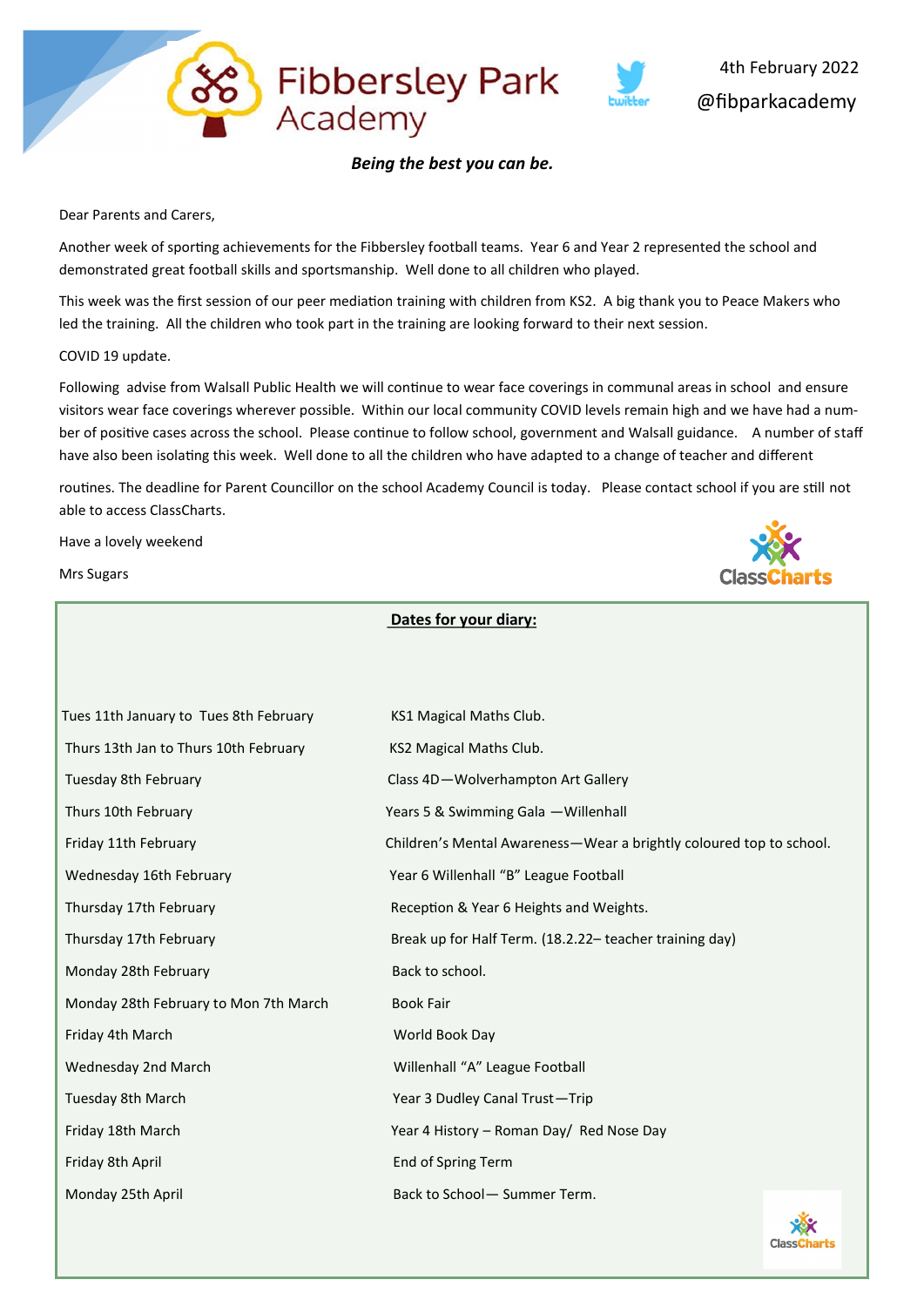

# **Our Fibbersley Stars from this week. Well done to...**



| <b>RL</b>      | Dylan & Callen             | 21             | Alyssa-Grace & Logan           | <b>4S</b> | Jaiden R & Phoebe A         |
|----------------|----------------------------|----------------|--------------------------------|-----------|-----------------------------|
| <b>RH</b>      | <b>Manroop &amp; Lucas</b> | 2H             | <b>Violet</b>                  | 5L        | Maria & Igor                |
| <b>RA</b>      | Cejay & Ethan              | 3D             | Yuvraj & Ustat                 | <b>5R</b> | Anah & Toby                 |
| 1B             | Gurtaj & Roberta           | 3G             | Aiden & Kira                   | 5X        | Leyla & Arjun               |
| 1 <sub>C</sub> | Nevaeh-Leigh & Daigan      | 3M             | Jade & Harnoor                 | 6H        | <b>Amelia &amp; Chelsey</b> |
| 1W             | Harry & Ava                | 4 <sub>D</sub> | Logan B & Cameron              | <b>6B</b> | Jaycee & Harvey             |
| 2B             | Ruby C & Zak               | 4P             | <b>Keeley-ann &amp; Andrew</b> | 6M        | Maizie-mai & Jovraj         |

All our Fibbersley Stars will receive their certificates in assembly on Friday.

**Congratulations to the classes with the highest attendance in each Year Group.**

| <b>RL 89.6%</b> | 1B 91.3% | 21 94.5% | 3G 93.6% |
|-----------------|----------|----------|----------|
|                 |          |          |          |

 **4P 93.8***%* **5L 95% 6H 92.8%**

**Excellent attendance is 96% or better.**

**Please ensure children have the correct kit in school on P.E days**

- **RA** Tuesday **RH** Thursday **RL** Friday
- **Yr1** Monday & Friday
- **Yr2** Tuesday & Thursday
- **Yr3 3M** & **3G** Tuesday & Wednesday **3D** Monday & Tuesday
- **Yr4** Thursday & Friday
- **Yr5** Wednesday & Friday
- **Yr6** Wednesday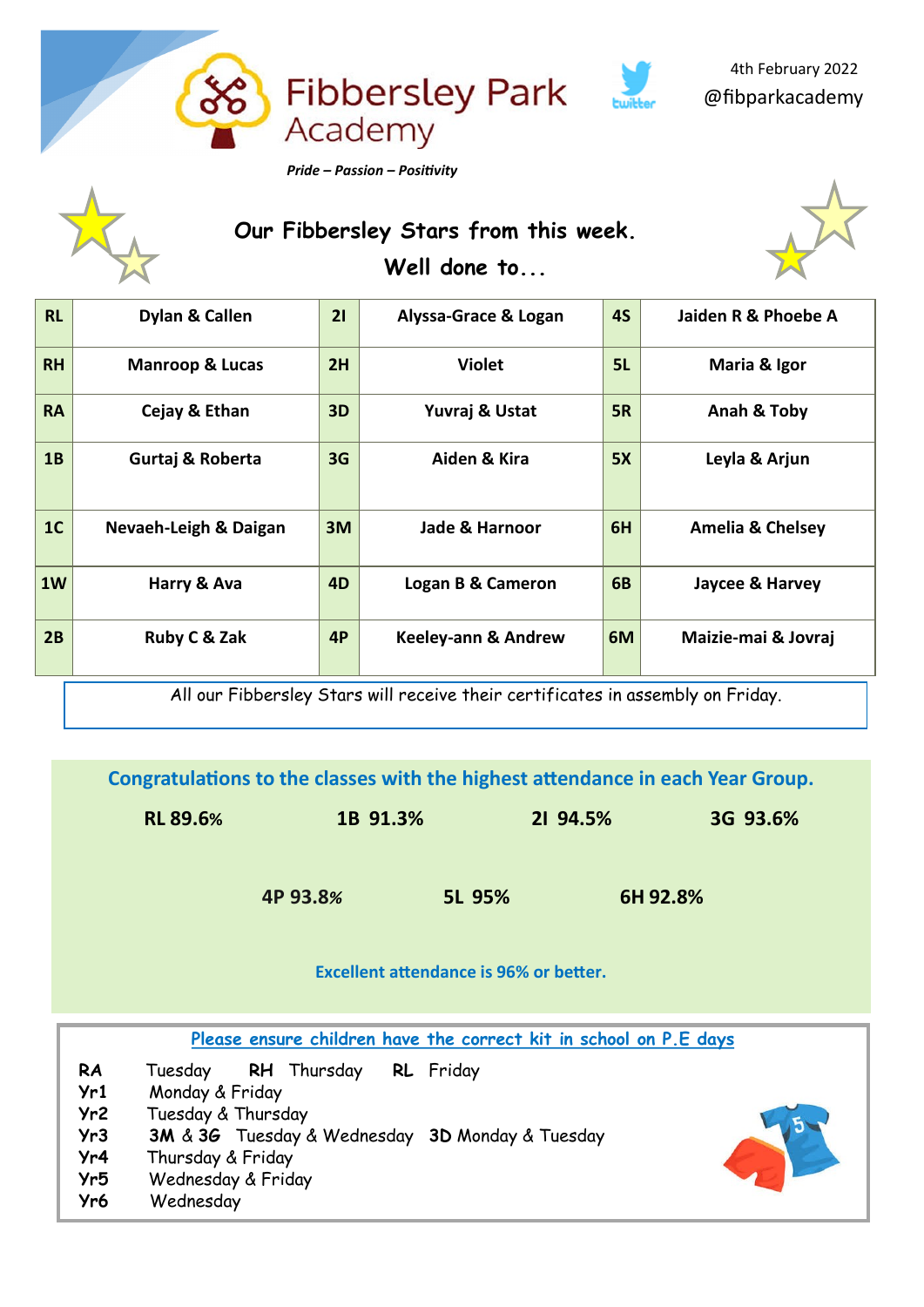

### **It is Children's Mental Health Awareness week 7th - 13th February.**

The theme this year is 'growing together'. During this week, your child will be participating in activities around this important topic. We encourage you to talk to your children about what they will learn.

To support this, we will be raising money for Places2Be, a Children's Mental Health

Charity that provides counselling, mental health support and training in UK schools. We will be asking children to come to school in a **bright coloured top on Friday 11th February** (your child will need to remain in full uniform except for their bright top). There will be buckets on the gates in the morning to collect any donations of loose change that you are able to make.

We thank you in advance for your support. If you have any further questions, please speak to your child's class teacher.



### **Reminder**

**Please remember we are a 'nut free' school. No nuts of any kind are allowed as snacks.** 

**This is to ensure our pupils with nut allergies are kept safe.** 

**Thank you for your understanding.**